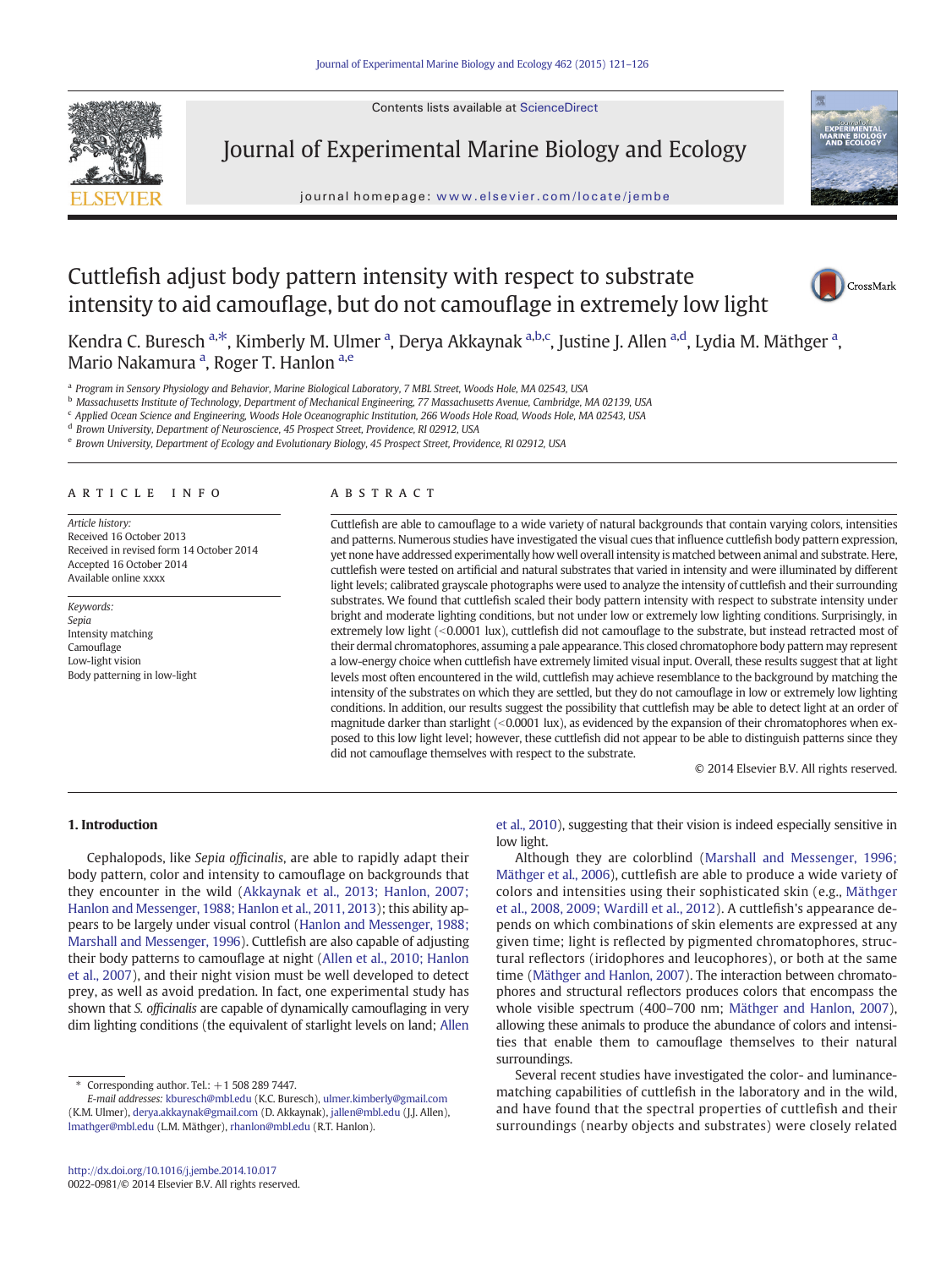(e.g., [Akkaynak et al., 2013; Chiao et al., 2011; Hanlon et al., 2013;](#page-5-0) [Mäthger et al., 2008; Zylinski et al., 2011\)](#page-5-0). [Akkaynak et al. \(2013\)](#page-5-0) also showed that, in general, S. officinalis matched the luminance spectra of their surrounding substrates more closely than they matched color; the authors suggested that intensity-matching may be more important than color-matching for cuttlefish since most objects tend to appear blue–green underwater due to attenuation of longer wavelengths.

While the color- and luminance-matching capabilities of cuttlefish have been investigated, no study has addressed experimentally how well overall intensity is matched between animal and substrate. In addition, although cuttlefish have been shown to camouflage at night [\(Allen et al., 2010; Hanlon et al., 2007\)](#page-5-0), their ability to intensity-match under low light conditions has not been examined previously. We tested whether cuttlefish scale their body pattern intensity with respect to the intensity of surrounding artificial or natural substrates under different lighting conditions that were close to what they may encounter in the shallow water they inhabit in the wild: daylight (2000 lux—typical overcast day), crepuscular conditions (56 lux—sunrise/sunset), and a moonless overcast night (<0.0001 lux; [Johnsen, 2012\)](#page-5-0). We used calibrated grayscale photographs to compare cuttlefish body intensity to the intensity of their surrounding benthic substrate (we use the term intensity to refer to the values recorded in the pixels of an image taken by a camera).

#### 2. Materials and methods

#### 2.1. Animals and experimental setup

Ten adult S. officinalis were used for each set of experiments. Animals were reared from wild-collected eggs and ranged in size from 6.8 cm–8.7 cm in mantle length. To minimize stress to the animals, no more than three trials per day were performed with a single cuttlefish. Experiments were performed in a black tent inside of a light-occluding galvanized steel box (2.0 mm thick). A circular arena (15 cm diameter) was placed inside of a tank with running seawater to confine the animals to the substrates. The arena was illuminated with a ring of broad-spectrum white LED lights (high brightness daylight white, Environmental Lights, San Diego, CA; spectral distribution shown in Supplementary Fig. S1). Cuttlefish were tested at four light levels: 1) bright (LED ring illuminated without any filters), 2) moderate (LED ring with two neutral density filters (LEE Filters #211, Burbank, CA, USA)), 3) low (inside of closed black tent inside of a galvanized steel box with steel door slid open 10 cm) and 4) extremely low (inside of closed black tent inside of a galvanized steel box with steel door closed completely). Light levels were measured inside the arena using a hand-held Field Max II radiometer with an OP-2VIS sensor (Coherent, Inc, Santa Clara, CA) to produce a measurement in watts/ $\text{cm}^2$  and with an International Light Technologies Research radiometer with a SED033/Y sensor (International Light Technologies, Peabody, MA) to produce a measurement in lux. Cuttlefish behavior was monitored via a television screen outside of the steel box and photographs were taken remotely with a Canon Rebel XS digital camera with a Canon Speedlite 580EX flash. A white and black standard was placed on the outside of the arena—inside the field of view of the camera, but outside the view of the cuttlefish to standardize the intensity in each photograph.

#### 2.2. Experiment 1: artificial substrates

We tested cuttlefish on four computer-generated substrates that were placed on the floor and the walls of the arena (Fig. 1A): dark gray (RGB 61), medium gray (RGB 122), light gray (RGB183), and black and white checkerboard (known to evoke a Disruptive body pattern) at four light levels (bright: 408 μW/cm<sup>2</sup>, 2100 lux; moderate:



Fig. 1. Experimental substrates used to test for scaling of body pattern intensity with respect to substrate intensity in Sepia officinalis. A) Artificial gray substrates: dark gray  $(RGB = 61)$ , medium gray (RGB = 122), light gray (RGB = 183) and black (RGB = 0) and white ( $RGB = 255$ ) checkerboard. B) Natural sand substrates: dark brown sand, light brown sand and white sand.

40.1 μW/cm<sup>2</sup>, 56 lux; low: 2.04 nW/cm<sup>2</sup>, < 0.0001 lux; extremely low: 1.02 nW/cm<sup>2</sup>, <0.0001 lux) to determine whether light intensity affected cuttlefish body intensity and/or body pattern. The substrate and light intensity combinations were presented to cuttlefish in a randomized order. At the beginning of each trial, cuttlefish were placed inside of the experimental arena and allowed to acclimate to extremely low light for 20 min. After acclimation, a flash photograph was taken of the cuttlefish using a remote trigger (modified optical interrupter, Mumford Microsystems, Santa Barbara, CA). Then, a second photograph was taken using the following procedure: The lights inside of the experimental arena were turned on to the setting to be tested in that trial and the cuttlefish were allowed to acclimate to the experimental light setting for 20 min. After 20 min, the lights inside of the experimental arena were turned off, which immediately (i.e., 5 μsec) triggered the camera to take a flash photograph; this speed is faster than cephalopods are known to respond with a change in body pattern (e.g., in Hapalochlaena lunulata, the blue-ring flashes can be shown in as little as 0.3 s ([Mäthger et al., 2012\)](#page-5-0)). All photographs were taken under identical conditions (using an external camera flash in the dark), regardless of the experimental light setting. This procedure allowed the photographs to record any differences in cuttlefish body pattern intensity according to the experimental light levels without affecting the overall intensity of the images.

#### 2.3. Experiment 2: natural substrates

We tested whether cuttlefish scale their body intensity on natural substrates that were glued to the floor and the walls of the experimental arena: dark brown sand, light brown sand and white sand (Fig. 1B) at four light levels (bright: 408  $\mu$ W/cm<sup>2</sup>, 2100 lux; moderate: 40.1  $\mu$ W/cm<sup>2</sup>, 56 lux; low: 2.04 nW/cm<sup>2</sup>, <0.0001 lux; extremely low: 1.02 nW/cm<sup>2</sup>,  $0.0001$  lux). Photographs were taken using the same method and time intervals as in Experiment 1. Since substrates were made from natural sand that was not homogeneous, there was some natural variation in the intensity of each substrate.

#### 2.4. Image analysis

Images were captured in camera raw format and were manually processed in MATLAB (Mathworks, Inc. Natick MA) as described in [Akkaynak et al. \(2014\).](#page-5-0) White and black photographic calibration targets were placed outside of the arena—inside the field of view of the camera, but outside the view of the cuttlefish—to standardize the intensity in each photograph. Demosaicing was done with the default algorithm used by Adobe DNG converter (Adobe, Inc., version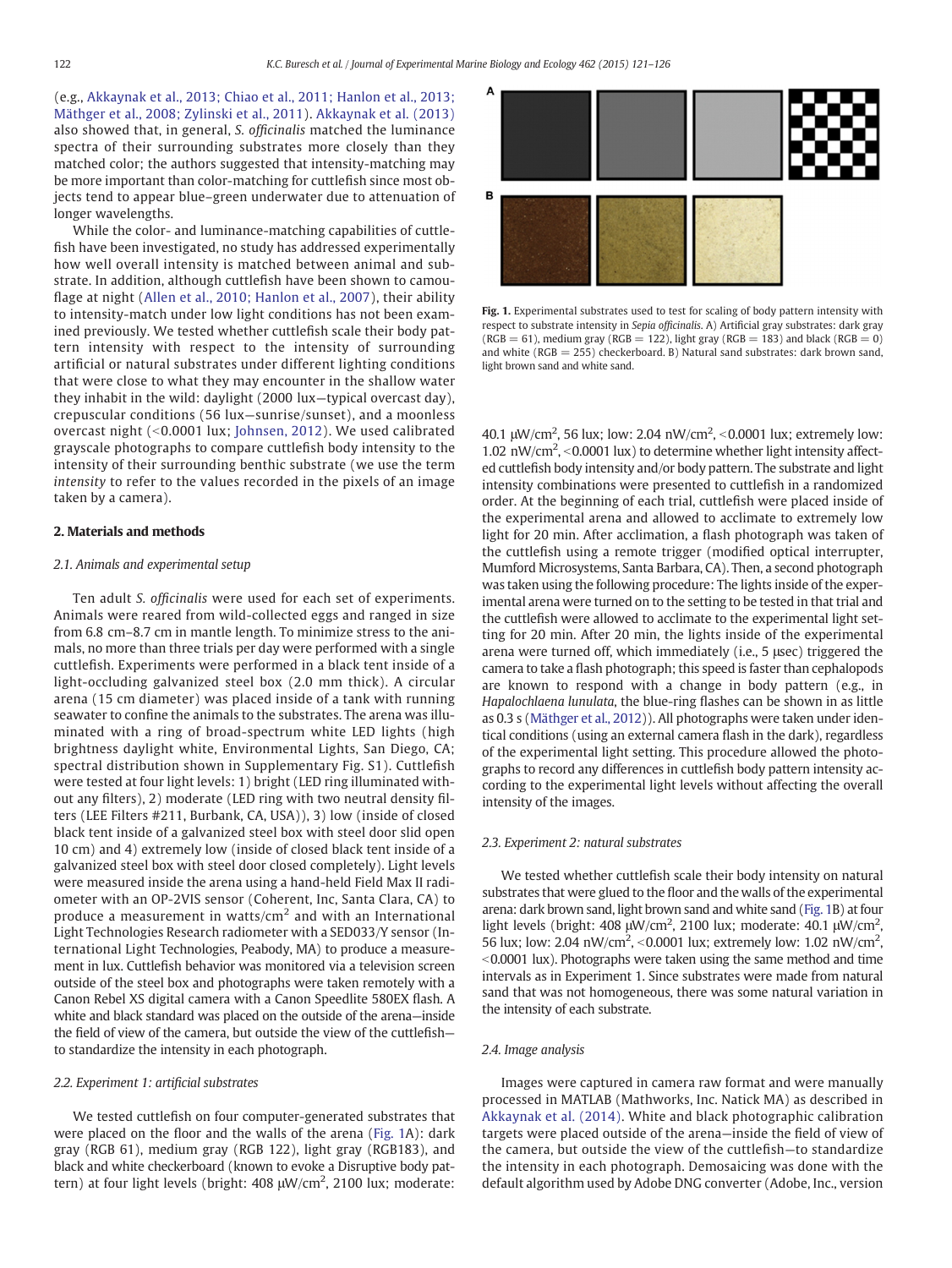<span id="page-2-0"></span>6.3.0.79). Following demosaicing, camera raw (linear RGB) values were white balanced using the calibration targets in the scene. These targets were always placed in the same location in the photographic setup in order to achieve consistency throughout the data set. Since all photographs in the dataset were obtained with the same camera, we omitted step 4 in ([Akkaynak et al., 2014\)](#page-5-0) and



Fig. 2. Cuttlefish scale their body pattern intensity with respect to substrate intensity under bright and moderate lighting conditions, but not under low or extremely low light. A) Cuttlefish body pattern intensity versus substrate intensity on artificial gray: bright light,  $\rho=0.76$ ,  $p=3.13\times10^{-6};$  moderate light,  $\rho=0.79,$   $p=1.52\times10^{-6};$  low light,  $\rho=0.58,$  $p = 6.06 \times 10^{-4}$ ; extremely low light,  $\rho = 0.17$ ,  $p = 0.37$  and B) cuttlefish body pattern intensity versus substrate intensity on natural sand substrates at four light levels: bright light,  $\rho = 0.90$ ,  $p = 2.34 \times 10^{-7}$ ; moderate light,  $\rho = 0.80$ ,  $p = 1.26 \times 10^{-6}$ ; low light,  $\rho = 0.36$ ,  $p = 0.05$ ; extremely low light,  $\rho = 0.17$ ,  $p = 0.21$ ).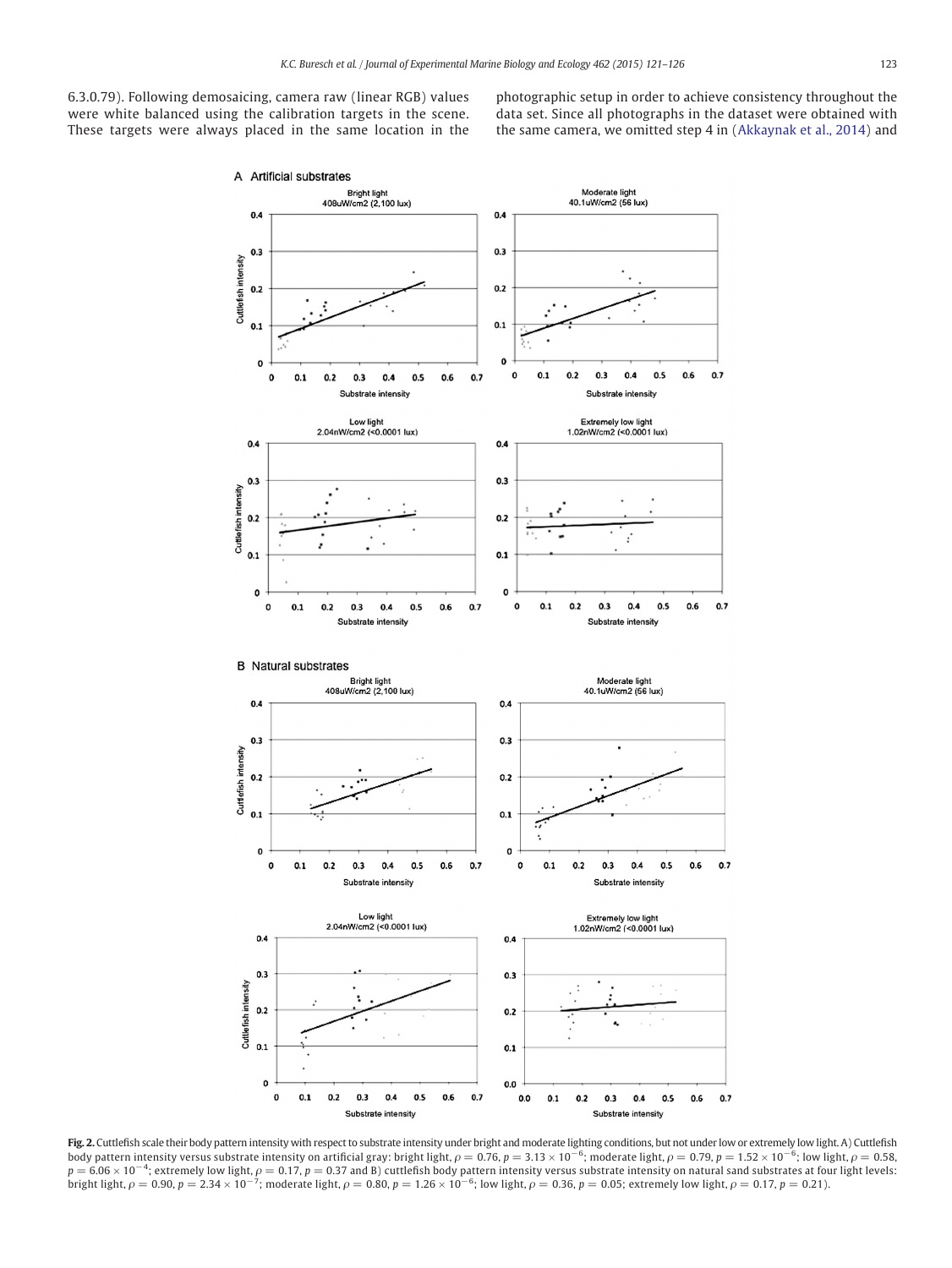

Fig. 3. Images of cuttlefish on a black and white checkerboard in A) bright, B) moderate, C) low and D) extremely low light. Cuttlefish showed a disruptive body pattern on the black and white checkerboard substrate when tested under bright and moderate lighting levels. In low light, cuttlefish responded with mixed, blotchy body patterning. In extremely low light, cuttlefish showed a closed chromatophore body pattern (most chromatophores punctate).

no color profile was applied. To obtain a grayscale image  $I_g$ , the linearized RGB image was converted via a linear transformation as follows:

$$
I_g = W_R R + W_G G + W_B B
$$

R, G and B represent the red, green and blue channels of the image respectively, multiplied by weights  $W_R$ ,  $W_G$  and  $W_B$  that sum up to  $1(W_R = 0.2989, W_G = 0.5870$  and  $W_B = 0.1140$ ). This transformation is equivalent to obtaining the Commission on Illumination (CIE) luminance for each pixel (commonly denoted Y). Consumer cameras, as the one used for this study, are optimized for the tri-chromatic and metameric nature of the human visual system and instead of recording colors by sampling the visible spectrum, they capture RGB metamers instead ([Akkaynak et al., 2014\)](#page-5-0). Therefore, our analysis in this work is inevitably through the visual system of a human observer. Thus, we have chosen the relative values of W to be representative of the sensitivity of the human visual system to different channels. These are the standard values used in many RGB color spaces and display devices ([Reinhard, 2008\)](#page-5-0) and also form the basis of the RGB-tograyscale transformation functions in computational programs such as MATLAB.

The regions that represented the cuttlefish body and the background substrate in each grayscale photograph were manually marked because the cuttlefish were not always in the same location for each photograph; this created some variation in measured substrate intensity. Intensity values in these pixels were averaged to smooth out noise, and variations due to lighting (some areas of the arena had more shadow than others due to the positioning of the arena wall), to obtain the mean cuttlefish and background intensity;  $\mu_c$  and  $\mu_b$  respectively. For each substrate and light level, the correlation between  $\mu_c$  and  $\mu_b$  was computed using Spearman's linear correlation coefficient  $(\rho)$  using the statistics toolbox in MATLAB.

#### 3. Results

#### 3.1. Experiment 1: artificial substrates

Cuttlefish body pattern intensity was strongly correlated with substrate intensity under bright (408  $\mu$ W/cm<sup>2</sup>, 2100 lux) and moderate light (40.1  $\mu$ W/cm<sup>2</sup>, 56 lux) [\(Fig. 2](#page-2-0)A; bright,  $\rho = 0.76$ ,  $p =$ 3.13  $\times$  10 $^{-6}$ ; moderate,  $\rho=$  0.79,  $p=$  1.52  $\times$  10 $^{-6}$ ), moderately correlat-ed in low (2.04 nW/cm<sup>2</sup>, <0.0001 lux) light [\(Fig. 2A](#page-2-0);  $\rho = 0.58$ ,  $p =$ 

 $6.06 \times 10^{-4}$ ) and weakly correlated in extremely low (1.02 nW/cm<sup>2</sup>,  $\leq$ 0.0001 lux) light [\(Fig. 2A](#page-2-0);  $\rho = 0.17$ ,  $p = 0.37$ ). Cuttlefish were best able to match the intensity of the dark gray substrate (mean difference  $(md) = 0.05$ ), less capable of matching the medium gray substrate  $(md = 0.12)$ , and least able to match the light gray substrate (md = 0.23). Cuttlefish had similar body pattern intensity on the medium (mean intensity  $= 0.42$ ) and light gray substrates (mean intensity  $=$ 0.44); a Kruskal–Wallis ANOVA showed a significant difference between the dark gray substrate (mean intensity  $= 0.29$ ) and both the medium and light gray substrates ( $X^2 = 16.47$ ,  $p = 0.0003$ ), but not between the medium and light gray substrates ( $p > 0.05$ ). Supplementary Fig. S2 illustrates examples of body pattern intensities of cuttlefish on artificial gray substrates at all light intensities.

Cuttlefish showed a Disruptive body pattern on the black and white checkerboard substrate when tested under bright and moderate light (Fig. 3A and B). In low light, cuttlefish had a blotchy appearance, and did not camouflage according to the substrate (Fig. 3C). In extremely low light, cuttlefish did not camouflage according to the substrate, but instead had a pale appearance, with most of their chromatophores retracted, few papillae expressed and their pupils fully dilated (Fig. 3d, closed chromatophore body pattern).

#### 3.2. Experiment 2: natural sand substrates

Cuttlefish body pattern intensity was strongly correlated with sand intensity under bright and moderate light [\(Fig. 2b](#page-2-0); bright:  $\rho = 0.90$ ,  $p = 2.34 \times 10^{-7}$ ; moderate:  $\rho = 0.80, p = 1.26 \times 10^{-6}$ ), moderately correlated in low light [\(Fig. 2b](#page-2-0);  $\rho = 0.36$ ,  $p = 0.05$ ) and weakly corre-lated in extremely low light [\(Fig. 2b](#page-2-0);  $\rho = 0.17$ ,  $p = 0.21$ ). Cuttlefish more closely matched the dark and light brown sand substrates  $(md = 0.02)$  than the white sand substrate  $(md = 0.23)$ . Cuttlefish had similar body pattern intensity on the light brown (mean intensity  $=$ 0.13) and white sand (mean intensity  $= 0.17$ ); a Kruskal--Wallis ANOVA showed a significant difference between the dark brown sand (mean intensity  $= 0.06$ ) and both the light brown and white sand substrates ( $X^2 = 22.17$ ,  $p = 1.54 \times 10^{-5}$ ), but not between the light brown sand and white sand substrates ( $p > 0.05$ ). Supplementary Fig. S3 illustrates examples of body pattern intensities of cuttlefish on natural substrates at all light intensities.

Similar to the artificial substrates, cuttlefish had a blotchy appearance (similar to the Mottle body pattern used for camouflage) in low light, and a closed chromatophore body pattern in extremely low light (Fig. S3).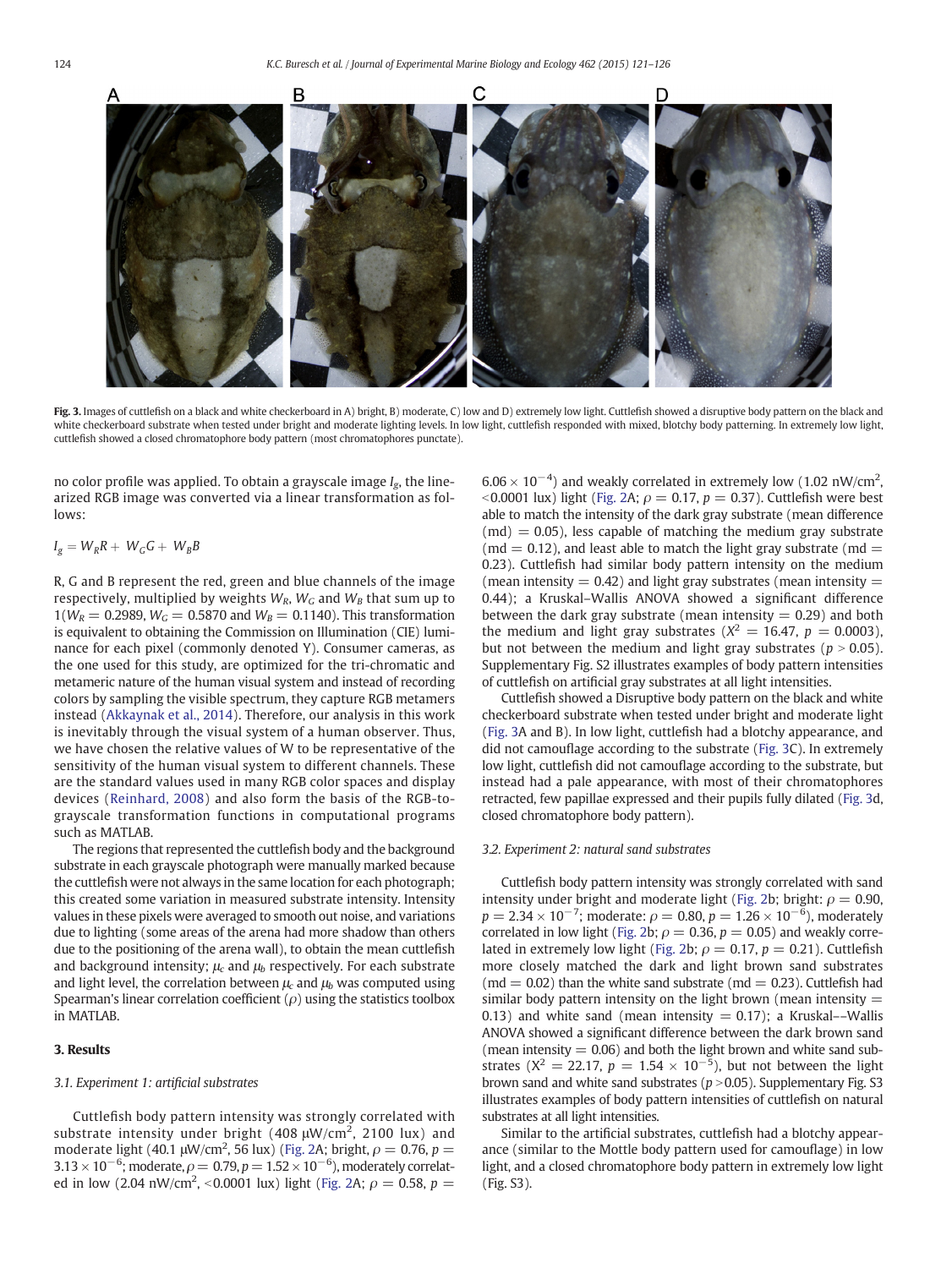#### 4. Discussion

Our experiments show that cuttlefish reliably scale their body pattern intensity with respect to changing substrate intensity under bright (2100 lux) and moderate (56 lux) lighting conditions. However, their ability to adjust their body patterns according to the intensity of the surrounding substrates was limited under low lighting conditions (<0.0001 lux) and failed under extremely low light. Furthermore, cuttlefish did not camouflage themselves (i.e., they did not show the typical Disruptive body pattern) on the checkerboard substrate under low or extremely low lighting conditions, suggesting that they were unable to reliably distinguish visual cues when placed in extremely low light levels. In bright and moderate lighting conditions, cuttlefish were best able to match substrates that were closest to the intensity of the substrates/objects commonly found in their natural environment—the artificial dark gray substrate and the dark and light brown sands. S. officinalis often occur in areas with a sandy substrate that is similar in intensity to the light brown sand (and medium gray substrate) used in our experiments, and cuttlefish often choose to bury themselves in this type of substrate, while closely resembling the intensity of the sand ([Hanlon and Messenger, 1988; Poirier et al., 2004](#page-5-0)). Our dark substrates (dark gray and dark brown sand) were similar in intensity to many rocks and algae that may be present in the wild; cuttlefish may often resemble these types of objects rather than camouflaging to the substrate ([Buresch et al., 2011; Hanlon et al., 2009\)](#page-5-0). In contrast, the lightest substrates (light gray and white) were lighter than most naturally occurring substrates in a cuttlefish's surroundings. Interestingly, the mean body pattern intensity of the cuttlefish in our experiments on light gray and white sand were not significantly different from their body pattern intensity on the medium gray and light brown sand. This suggests that there may be a biological limit to how light a cuttlefish's body pattern intensity will be when camouflaged (it is possible that there may be a similar dark limit).

#### 4.1. Color matching vs. intensity matching

Our experiments were designed to test whether cuttlefish adjust their body intensity to aid in camouflage. While we cannot directly compare our study with previous studies on spectral body pattern/substrate matching [\(Akkaynak et al., 2013; Chiao et al., 2011; Hanlon et al., 2013;](#page-5-0) [Mäthger et al., 2008](#page-5-0)), we found that cuttlefish did scale their body intensity according to different substrate intensities in bright and moderate lighting conditions. Although they did not perfectly match substrate intensity, cuttlefish body pattern intensity matching is likely an important component of an effective camouflage body pattern. In fact, several authors have suggested that intensity matching may be an effective camouflage tactic at greater water depths [\(Akkaynak et al., 2013; Cott,](#page-5-0) [1940; Denton and Nicol, 1966; Johnsen, 2001; Lythgoe, 1979; Mäthger](#page-5-0) [et al., 2008](#page-5-0)) since underwater daylight becomes more and more restricted to the blue–green spectrum with increasing depth ([Jerlov,](#page-5-0) [1976; Tyler and Smith, 1970\)](#page-5-0). Under these blue–green light conditions, color vision may not be as useful for a predator searching for camouflaged prey. In that case, matching the general intensity of the environment may be a successful camouflage tactic.

#### 4.2. Camouflage body patterning in the dark

Previous work has shown that S. officinalis are capable of dynamically camouflaging in very dim lighting conditions—the equivalent of starlight levels on land (0.003 lux) [\(Allen et al., 2010\)](#page-5-0). Since cuttlefish are found where light levels in the sea drop to well below this level ([Guerra,](#page-5-0) [2006; Jerlov, 1968; Reid et al., 2005; Warrant and Locket, 2004\)](#page-5-0), it would not be surprising if they were capable of detecting light at even lower light levels than starlight. However, the visual acuity of S. officinalis has been shown to decline as light levels decrease [\(Groeger](#page-5-0) [et al., 2005](#page-5-0)). Indeed, cuttlefish in our experiments appeared to be able

to detect light at an order of magnitude darker than starlight  $\approx 0.0001$  lux), as evidenced by the expansion of their chromatophores when exposed to this low light level. However, these cuttlefish did not appear to be able to distinguish patterns since they did not camouflage themselves with respect to the substrate.

In our experiments, cuttlefish were exposed to as little light as possible (extremely low light) before being tested on substrates of different intensity, under different lighting conditions. This protocol was used for two reasons: 1) to dark adapt cuttlefish prior to testing them at various light levels, and 2) to see what body pattern would be expressed in an extremely low light environment where vision may not be possible for these animals. Interestingly, at extremely low light levels most cuttlefish did not expand their chromatophores. Photographs of animals taken in extremely low light showed that they produced a pale body pattern in which, few to no expanded chromatophores and few papillae were expressed. A few animals expanded some chromatophores under extremely low light, but these animals were still pale in appearance. In addition, cuttlefish at this light level were never camouflaged on the substrate. This was a surprising result because several studies have shown that cuttlefish are capable of dynamic camouflage at night [\(Allen et al., 2010; Hanlon et al., 2007\)](#page-5-0); however, the light levels in our experimental setup were arguably darker than what would typically be encountered on a reef at night. This unexpected behavioral response raises the question of whether this closed chromatophore body pattern, produced in response to extremely low light levels, may be a type of "resting state." Expansion of chromatophores in cephalopods presumably requires energy expenditure, since the radial muscles that control the pigment cells have to contract to expand the chromatophores [\(Bell](#page-5-0) [et al., 2013; Florey and Kriebel, 1969](#page-5-0)), but the amount of energy required to expand chromatophores from their punctate state has not been wellstudied.

Interestingly, the light intensity at which cuttlefish expanded their chromatophores (albeit without achieving the appropriate camouflage body pattern) was not much higher than the low light level that evoked the closed chromatophore body pattern. In low lighting conditions cuttlefish responded with mixed, blotchy body patterning (similar to the Mottle body pattern used for camouflage) rather than camouflage patterns appropriate for the substrate. It seems likely that these cuttlefish were sensing light because they expanded their chromatophores, but that they could not see well enough to distinguish substrate features for body patterning. This low light level  $($  < 0.0001 lux) may be close to the absolute visual threshold of cuttlefish.

The low and extremely low light conditions used in our experiments were darker than those this species most frequently experiences in the wild; S. officinalis are most often found in shallow coastal waters. However, in autumn and winter, S. officinalis migrate to deeper shelf waters that can be as deep as 200 m ([Guerra, 2006; Reid et al., 2005](#page-5-0)). At this depth, light intensity drops to well below our experimental lighting conditions (0.1 nW/cm<sup>2</sup> at 100 m; [Jerlov, 1968\)](#page-5-0). While it is most likely that cuttlefish detect low level environmental luminance through their large and sensitive [\(Groeger et al., 2005](#page-5-0)) eyes, it is possible that rhodopsin located in the skin [\(Mäthger et al., 2010](#page-5-0)), might be employed in light sensing under low lighting conditions.

Supplementary data to this article can be found online at [http://dx.](http://dx.doi.org/10.1016/j.jembe.2014.10.017) [doi.org/10.1016/j.jembe.2014.10.017](http://dx.doi.org/10.1016/j.jembe.2014.10.017).

#### Acknowledgments

We thank the animal care staff in the Marine Resources Center for help with weekend care of our cuttlefish colony. Liese Siemann, Paloma Gonzalez Bellido, Trevor Wardill and C.C. Chiao provided valuable input to experimental design. We appreciate the help of Clifford Pontebriand and Norman Farr for use of equipment and insightful discussions. This work was funded by the Office of Naval Research (grant number N00014-10-1-0989). [RH].